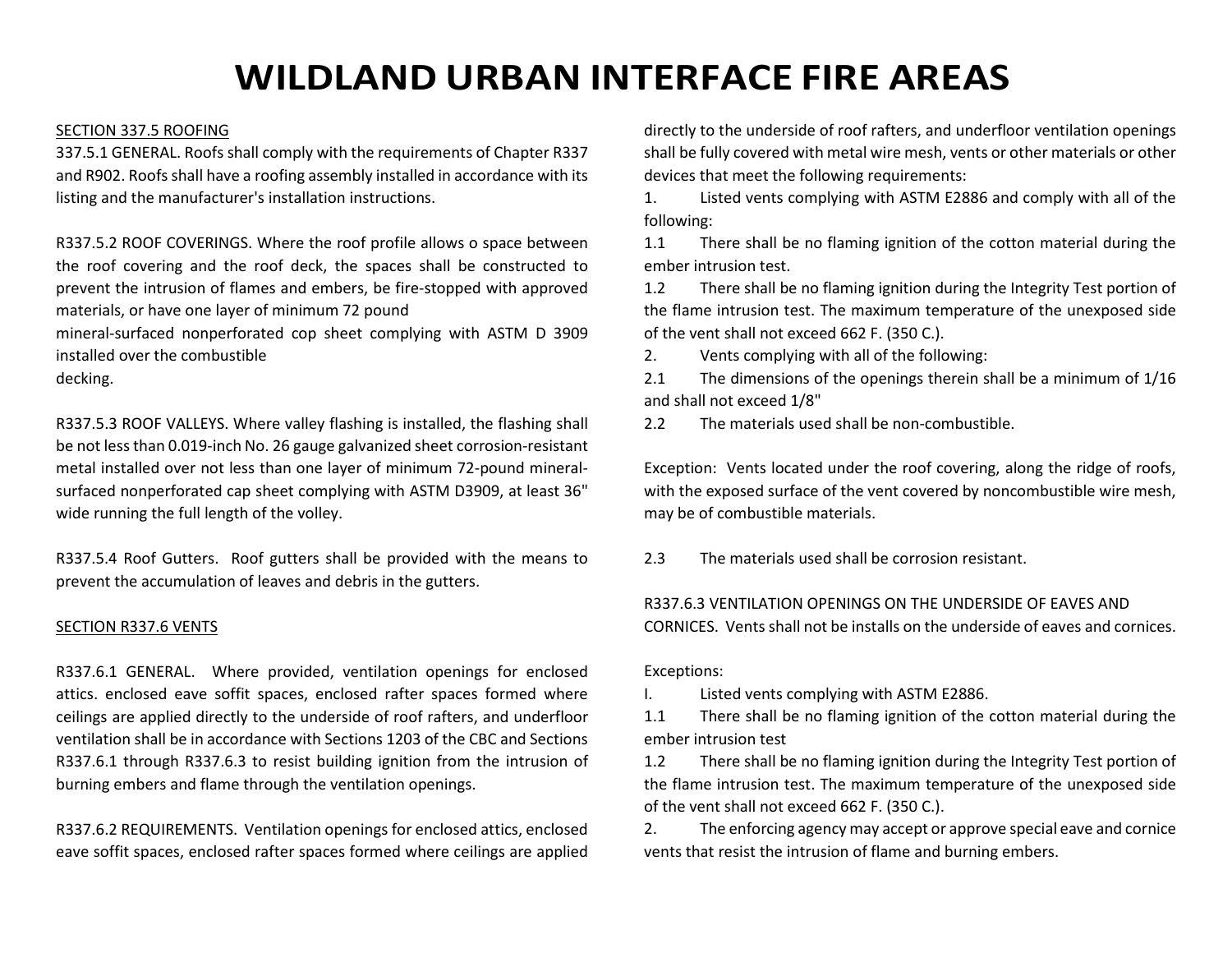3. Vents complying with the requirements of section 706A.2 may be installed on the underside of eaves and cornices in accordance with either one of the following conditions:

3.1 The attic space being ventilated is fully protected by an automatic sprinkler system installed in accordance with Section 903.3.1.1 of the California Building Code or,

3.2 The exterior wall covering and exposed underside of the eave are of non-combustible materials or ignition resistant materials, as determined in accordance with SFM Standard 12-7A-5 Ignition-Resistance Material and the requirements of section R337.4.3, and the vent is located more than 12 feet from the ground or walking surface of a deck, porch patio or similar surface.

# SECTION R337.7 EXTERIOR COVERING

R337.7.1 Scope. The provisions of this section shall govern the materials and construction methods used to resist building ignition and / or safeguard against the intrusion of flames resulting from small ember and short-term direct flame contact exposure.

R337.7.2 General. The following exterior covering materials and / or assemblies shall comply with this section:

- 1. Exterior wall covering material.
- 2. Exterior wall assembly.
- 3. Exterior exposed underside of roof eve overhangs.
- 4. Exterior exposed underside of roof eave soffits.
- 5. Exposed underside of exterior porch ceilings.
- 6. Exterior exposed underside of floor projections.
- 7. Exterior underfloor areas.

#### Exceptions:

- 1. Exterior wall architectural trim embellishments, fascias and gutters.
- 2. Roof or wall top cornice projections and similar assemblies.
- 3. Roof assembly projections over gable end walls.
- 4. Solid wood rafter tails and solid wood blocking installed between rafters having minimum dimension 2'' nominal.
- 5. Deck walking surfaces shall comply with Section R337.9 only.

R337.7.3 Exterior walls. Exterior wall covering or wall assembly shall comply with one of the following requirements:

- 1. Non-combustible material.
- 2. Ignition-resistance material.
- 3. Heavy Timber exterior wall assembly.
- 4. Log wall construction assembly.

5. Wall assemblies that meet the performance criteria in accordance with the test procedures for a 10-minute direct flame contact exposure tests set forth in ASTM E2707 with the conditions of acceptance shown in Section R337.7.3.1.

6. Wall assemblies that meet the performance criteria in accordance with the test procedures for a 10-minute direct flame contact exposure tests set forth in SFM Standard 12-7A-1.

Exception: Any of the following shall be deemed to meet the assembly performance criteria and intent of this section:

1. One layer of 5/8" Type 'X' gypsum sheathing applied behind the exterior covering or cladding on the exterior side of the framing.

2. The exterior portion of o 1-hour fire resistive exterior wall assembly designed for exterior fire exposure including assemblies using gypsum panel and sheathing products in the Gypsum Association Fire Resistance Design Manual.

R337.7.3.2 EXTENT OF EXTERIOR WALL COVERING. Exterior wall coverings shall extend from the top of the foundation to the roof and terminate at 2" nominal solid wood blocking between rafters at all roof overhangs, or in the case of enclosed eaves, terminate at the enclosure.

R337.7.4 OPEN ROOF EAVES. The exposed roof decking on the underside of unenclosed roof eaves shall consist of one of the following:

- 1. Non-combustible material of roof eave soffits.
- 2. Ignition-resistant material.

3. One layer of 5/8 Type 'X' gypsum sheathing applied behind an exterior covering on the underside exterior of the roof deck.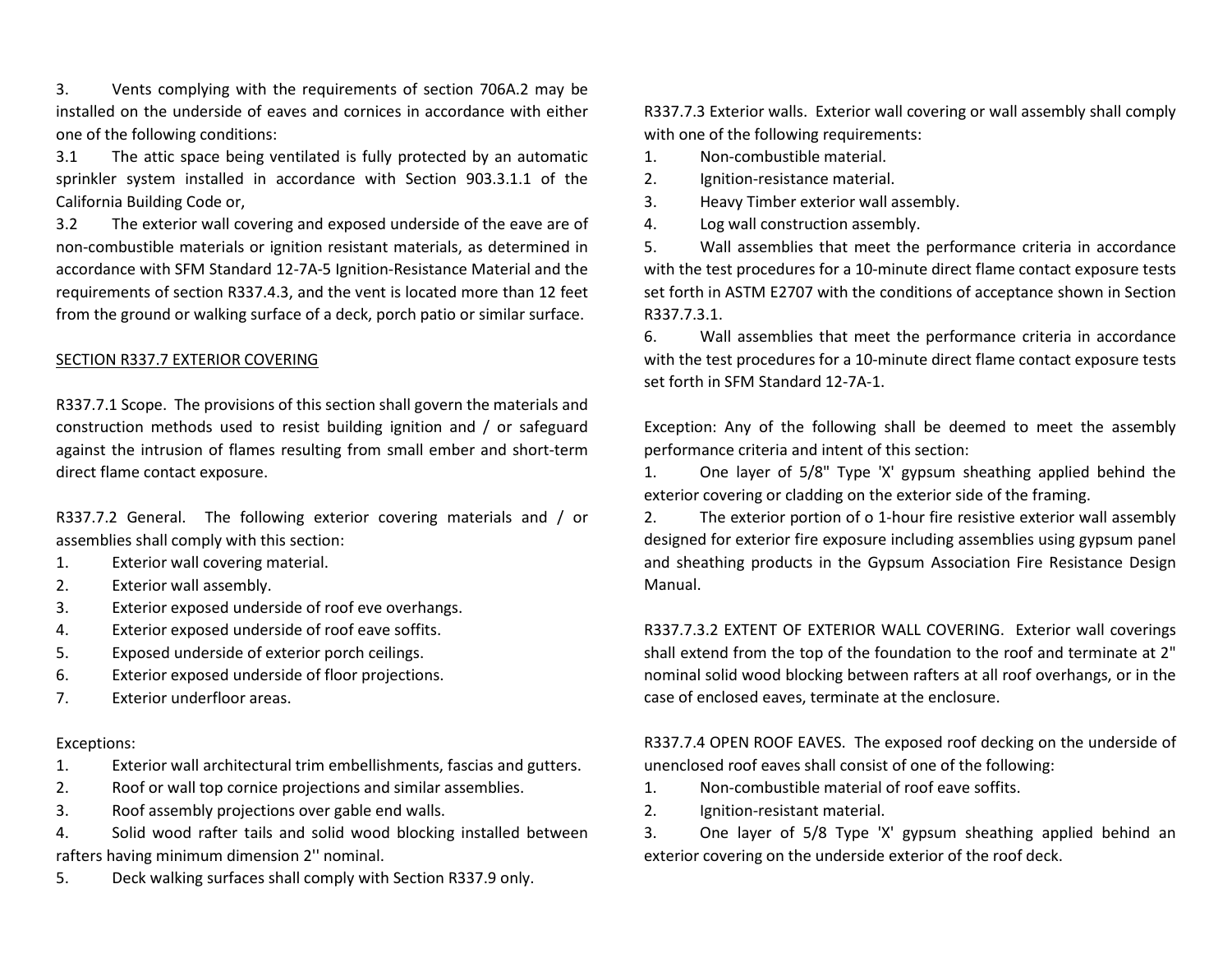4. The exterior portion of o 1-hour fire resistive exterior wall assembly applied to the underside of the roof deck designed for exterior fire exposure including assemblies using the gypsum panel and sheathing products listed in the Gypsum Association Fire Resistance Design Manual.

Exceptions: The following materials do not require protection:

1. Solid wood rafter toils on the exposed underside of open roof eaves having a minimum nominal dimension of 2"

2. Solid wood blocking installed between rafter tails on the exposed underside of open roof eaves having a minimum nominal dimension of 2"

3. Gable end overhangs and roof assembly projections beyond an exterior wall other than at the

lower end of the rafter tails.

4. Fascia and other architectural trim boards.

R337.7.5 ENCLOSED ROOF EAVES AND ROOF EAVE SOFFITS. The exposed underside of enclosed roof eaves having wither a boxed-in roof eave soffit with a horizontal underside, or sloped rafter tails with on exterior covering applied to the underside of the rafter toils, shall be protected by one of the following:

1. Non-combustible material.

2. Ignition-resistant material.

3. One-layer 5/8" Type 'X' gypsum sheathing applied behind an exterior covering on the underside of the rafter tails or soffit.

4. The exterior portion of a 1-hour fire resistive exterior wall assembly applied to the underside of the rafter tails or soffit including assemblies using the gypsum panel and sheathing products listed in the Gypsum Association Fire Resistance Design Manual.

5. Boxed-in roof eave soffit assemblies with horizontal underside that meet the performance criteria in Section R337.7.10 when tested in accordance with test procedures set forth in ASTM E2957.

6. Boxed-in roof eave soffit assemblies with horizontal underside that meet the performance criteria in accordance with test procedures set forth in SFM Standard 12-7A-3.

Exceptions: The following materials do not require protection:

1. Gable end overhangs and roof assembly projections beyond on exterior wall other than at the lower end of the rafter tails.

2. Fascia and other architectural trim boards.

R337.7.6 EXTERIOR PORCH CEILINGS. The exposed underside of exterior porch ceilings shall be protected by one of the following:

1. Non-combustible material.

2. Ignition-resistant material.

3. One-layer 5/8" Type 'X' gypsum sheathing applied behind the exterior covering on the underside of the ceiling.

4. The exterior portion of a 1-hour fire resistive exterior all assembly applied to the underside of the ceiling assembly including assemblies using the gypsum panel and sheathing products listed in the Gypsum Association Fire Resistance Design Manual.

5. Porch and ceiling assemblies with a horizontal underside that meet the performance criteria in Section R337.7.10 when tested in accordance with the test procedures set forth in ASTM E2957.

6. Porch and ceiling assemblies with a horizontal underside that meet the performance criteria in accordance with the test procedures set forth in SFM 12-7A-3.

Exception: Architectural trim boards

R337.7.7 FLOOR PROJECTIONS. The exposed underside of o cantilevered floor projection where a floor assembly extends over an exterior wall shall be protected by one of the following:

1. Non-combustible material.

2. Ignition-resistant material.

3. One-layer 5/8" Type 'X' gypsum sheathing applied behind the exterior covering on the underside of the floor projection.

4. The exterior portion of a 1-hour fire resistive exterior all assembly applied to the underside of the floor projection including assemblies using the gypsum panel and sheathing products listed in the Gypsum Association Fire Resistance Design Manual.

5. The underside of the floor projection assembly that meet the performance criteria in Section R337.7.10 when tested in accordance with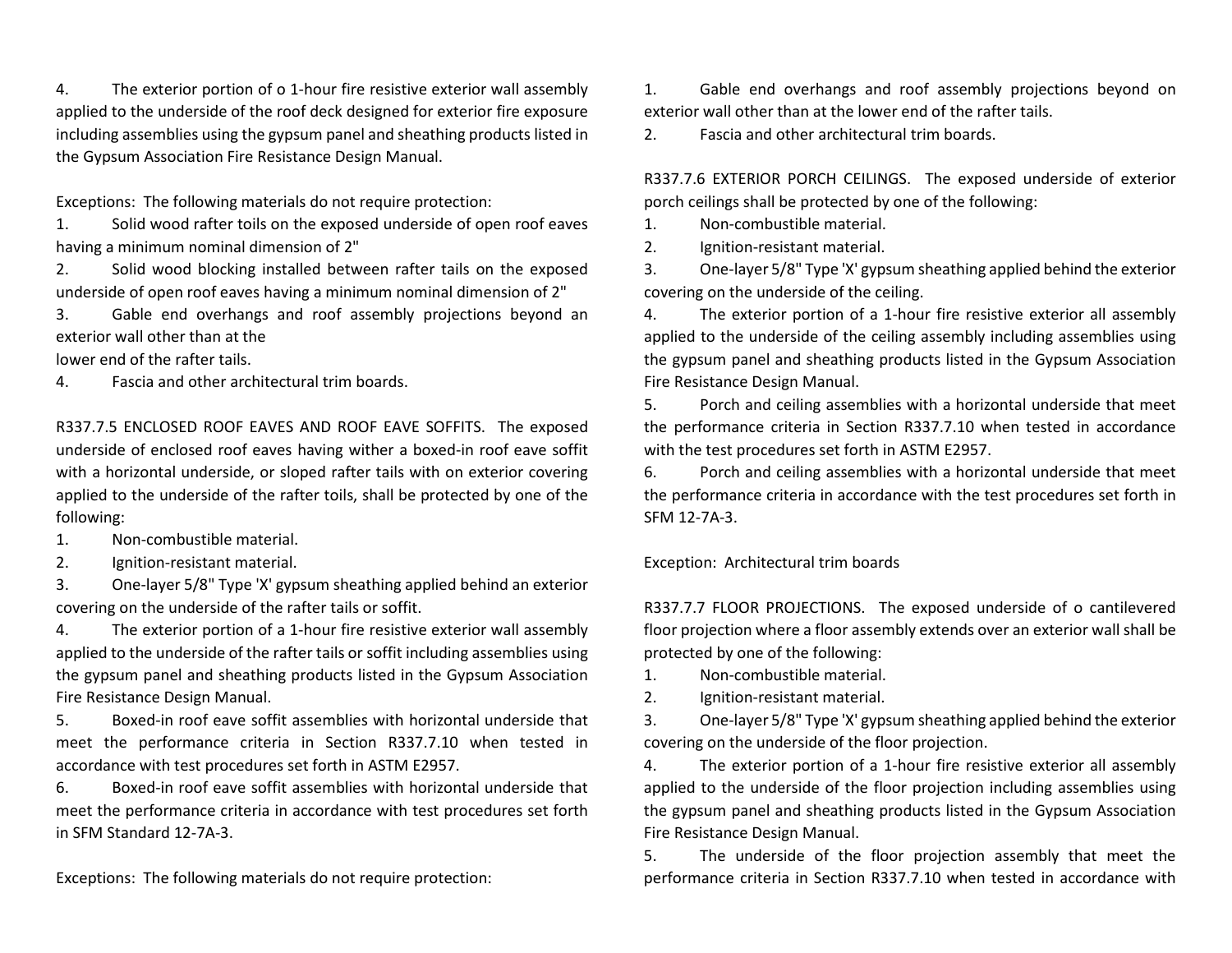the test procedures set forth in ASTM E2957. with the test procedures set forth in SFM Standard 12-7A-3

6. The underside of the floor projection assembly that meet the performance criteria in accordance with the test procedures set forth in SFM Standard 12-7A-3

Exception: Architectural trim boards.

R337.7.8 UNDERFLOOR PROTECTION. The underfloor area of elevated or overhanging buildings shall be enclosed to grade in accordance with the requirements of this chapter or the underside of the exposed underfloor shall consist of one of the following:

- 1. Non-combustible material.
- 2. Ignition-resistant material.

3. One-layer 5/8" Type 'X' gypsum sheathing applied behind the exterior covering on the underside of the floor projection.

4. The exterior portion of a 1-hour fire resistive exterior all assembly applied to the underside of the floor including assemblies using the gypsum panel and sheathing products listed in the

Gypsum Association Fire Resistance Design Manual.

5. The underside of the floor assembly that meet the performance criteria in Section R337.7.10 when tested in accordance with the test procedures set forth in ASTM E2957. with the test procedures set forth in SFM Standard 12-7A-3

6. The underside of the floor assembly that meet the performance criteria in accordance with the test procedures set forth in SFM Standard 12- 7A-3

Exceptions: Heavy timber structural columns and beams do not require protection.

R337.7.8 UNDERSIDE OF APPENDAGES. When required by enforcing agency the underside of overhanging appendages shall be enclosed to grade in accordance with the requirements of this chapter or the underside of the exposed under floor shall consist of one of the following:

1. Non-combustible material.

2. Ignition-resistant material.

3. One-layer 5/8" Type 'X' gypsum sheathing applied behind the exterior covering on the underside of the floor projection.

4. The exterior portion of a 1-hour fire resistive exterior all assembly applied to the underside of the floor including assemblies using the gypsum panel and sheathing products listed in the

Gypsum Association Fire Resistance Design Manual.

5. The underside of the floor assembly that meet the performance criteria in Section R337.7.10 when tested in accordance with the test procedures set forth in either of the following:

5.1 SFM Standard 12-7A-3

5.2 ASTM E2957.

Exceptions: Heavy timber structural columns and beams do not require protection.

# SECTION R337.8 EXTERIOR WINDOWS, SKYLIGHTS & DOORS

R337.8.2 EXTERIOR GLAZING. The following exterior glazing materials and/or assemblies shall comply with this section:

- 1. Exterior windows.
- 2. Exterior glazed doors.
- 3. Glazed openings within exterior doors.
- 4. Glazed openings within exterior garage doors.
- 5. Exterior structural glass veneer.
- 6. Skylights
- 7. Vents

R337.8.2.1 EXTERIOR WINDOWS, SKYLIGHTS AND EXTERIOR GLAZED DOOR ASSEMBLY REQUIREMENTS. Exterior windows and exterior door assemblies shall comply with one of the following requirements:

1. Be constructed of multi-pane glazing with a minimum of one tempered pane meeting the requirements of section R308 Safety Glazing, or

2. Be constructed of glass block, or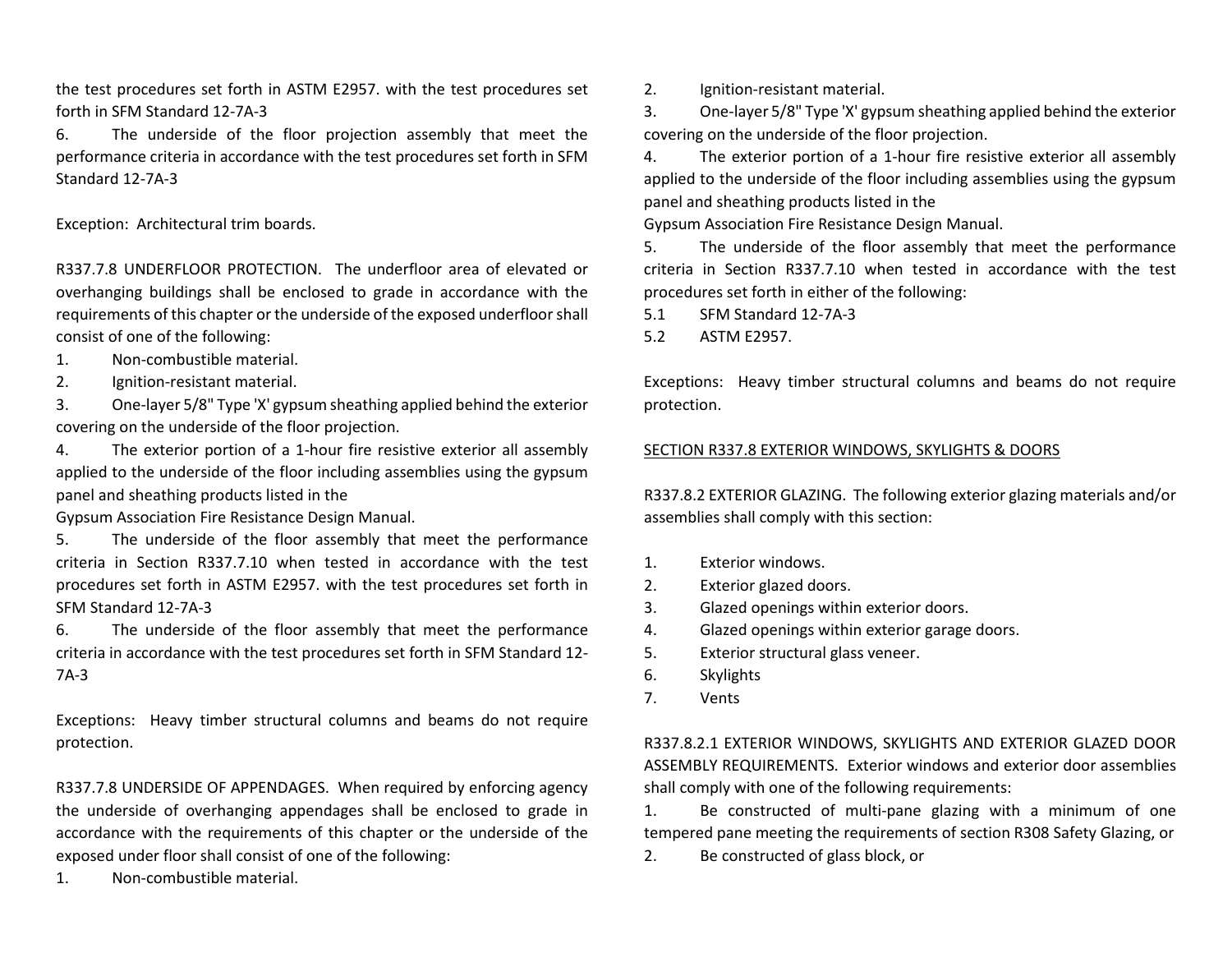3. Have a fire-resistance rating of not less than 20 minutes when tested according to NFPA 257, or

4. Be tested to meet the performance requirements of SFM Standard 12-7A-2

R337.8.2 STRUCTURAL GLASS VENEER. The wall assembly behind structural glass veneer shall comply with Section R337.7.3.

R337.8.3 EXTERIOR DOORS. Exterior doors shall comply with one of the following:

1. The exterior surface or cladding shall be of non-combustible or

2. The exterior surface or cladding shall be of ignition-resistance material, or

3. The exterior door shall be constructed of solid core wood that comply with the following requirements:

3.1 Stiles and rails shall be not less than 1 3/8" thick.

3.2 Panels shall not be less than 1 1/4" thick, except for the exterior perimeter of the raised panel that may taper to a tongue not less than 3/8" thick.

4. The exterior door shall have a fire-resistance rating of not less than 20 minutes when tested according to NFPA 252.

5. The exterior surface or cladding shall be tested to meet the performance requirements of ASTM E2707.

6. The exterior surface or cladding shall be tested to meet the performance requirements of SFM Standard 12- 7A-1

R337.8.3.1 EXTERIOR DOOR GLAZING. Glazing in exterior doors shall comply with Section R337.8.2.1

R337.8.4 WEATHER STRIPPING. Exterior garage doors shall be provided with weather stripping to resist the intrusion of embers from entering through gaps between doors and door openings when visible gaps exceed 1/8". Weather stripping or seals shall be installed on the bottom, sides and tops of doors to reduce gaps between doors and door openings to 1/8" or less.

#### SECTION R337.9 DECKING

R337.9.1 GENERAL. The walking surface materials of decks, porches balconies and stairs shall comply with the requirements of this section.

R337.9.2 WHERE REQUIRED. The walking surface material of decks, porches, balconies, and stairs shall comply with the requirements of this section when any portion of such surface is within 10 feet of the building.

R337.9.3 DECKING SURFACES. The walking surface material of decks, porches, balconies, and stairs shall be constructed with one of the following materials:

1. Material that complies with the performance requirements of Section R337.9.4 when tested in

in accordance with both ASTM E2632 and ASTM E2726.

2. Ignition-resistance material that complies with the performance requirements of Section R337.4.3 when tested in accordance with ASTM 84 or UL 723.

3. Material that complies with the performance requirements of both SFM Standard 12-7A-4 and

SFM Standard 12-7A-5.

4. Exterior fire-retardant wood.

5. Non-combustible material

6. Any material that complies with the performance requirements of SFM Standard 12- 7A-4A when attached exterior wall covering is also composed of non-combustible or ignition-resistant material.

Exception: Wall material may be of any material that otherwise complies with this chapter when decking surface material complies with the performance requirements ASTM 84 with a Class B flame spread rating.

7. Any material that complies with the performance requirements of Section R337.9.5 when tested in accordance with ASTM E2632 and when attached exterior wall covering is also composed of only non-combustible or ignition resistant materials.